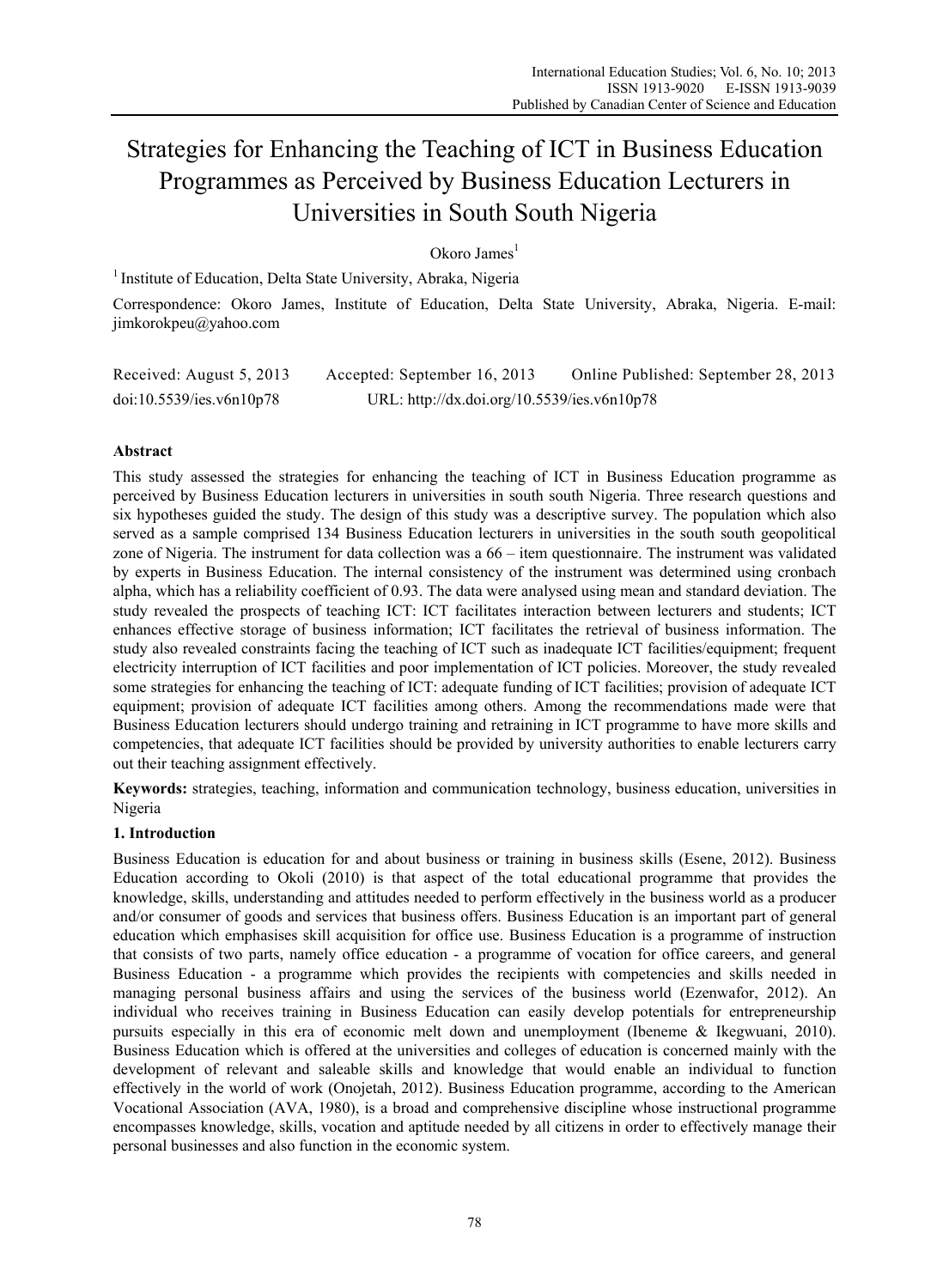Business Education provides employment for graduates. In Business Education programme, courses in marketing, management, accounting and office technology and management are offered by the students. Business Education students are expected to possess the relevant skills, competencies and knowledge in these major aspects of Business Education graduation. The objectives of introducing Business Education at university level are:

- 1) to produce competent degree graduates who can be self-employed;
- 2) to produce competent degree graduates who can teach Business Education courses in secondary school and higher institutions;
- 3) to produce competent degree graduates who can inculcate business ideas into the economy;
- 4) to produce competent degree graduates who can help in formulating economic policies;
- 5) to produce competent degree graduates who can employ other persons to reduce unemployment.

In order to make Business Education graduates more relevant in the Nigerian economy and the world over in terms of job creation, information and communication technology has been introduced into the Business Education curriculum. This is necessitated by the fact that the world is viewed as a 'global village' due to the technological advancement in the communication skills and gadgets.

Due to globalisation, the computer has become a very important tool in almost every work place, economy, education system, and in the lives of individuals. In recognition of this necessity, the Federal Republic of Nigeria (FRN) in 1998 set up the National Committee on Computer Education to determine the modes of integrating computer education into the nation's education system (Okigbo  $\&$  Okeke, 2012). The committee later established a policy in computer education which states that Nigerians at various levels of education should be brought into contact with this modern tool, so that they can use it, appreciate its potentials, understand how it works, and learn how to apply it to solve every day problems (Agbatogun, 2006).

The objectives of computer education according to FRN (2004) are to:

- Bring about a computer literate society in Nigeria within a short span of time;
- Enable the school children at all levels to appreciate the potentials of the computer;
- Enable them to use computer in their various works of life and later education.

The emergence of Information and Communication Technology (ICT) as recorded in recent times has brought advancement in different spheres of human endeavour; education, business and so on. So many technological tools, gadgets and software programmes are being discovered on daily basis and the need to develop our human capital towards the acquisition and utilisation of these knowledge becomes inevitable (Okoli, 2012). Education is regarded as the bedrock of any national development and the issue of technological application in teaching and learning is considered a priority for other resource areas to tap into. Igberaharha (2009) notes that education in Nigeria, in this rapidly changing and competitive environment, cannot be relevant without effective preparation of the new generation (both teachers and students) to make effective use of the new information and communication technology in their professional practices.

Information and communication technology is a system that is used in the processing, storage and transfer of information which can be audio, visual or both in the form of numbers, letters and pictures. The application of ICT in teaching and learning has raised considerable concern among individuals and the government who made it emphatically clears in its NEEDS- 2 programme that Nigeria should not be caught in the web of ignorance as other nations anchor their development programmes and plans on the technologies such as ICT (National Planning Commission, 2004). To this effect, efforts were made by the federal government of Nigeria at different times to promote the provision and utilisation of ICT equipment in educational institutions, especially in the universities which are regarded as the highest level of education (Okoli, 2012).

Information and Communication Technology as applied to Business Education according to Igberaharha (2009) involves the use of networks, expert systems, and artificial intelligence in what is now known as electronic commerce (e-commerce) or electronic business (e-communication business). E-commerce helps to facilitate the exchange of information, goods and services between companies and their customers. Business operations are also much dependent on ICT. This is because the impact of communication and information technology is felt in all aspects of an organisation's life from manufacturing to the service sector particularly marketing. Igberaharha (2009) opines that information technology affects the entire marketing strategy framework and covers relationships with suppliers and manufacturers, the internal organization of the firm and the firm's interaction with its customers. It helps marketers to work with customers in more efficient ways like linking purchases with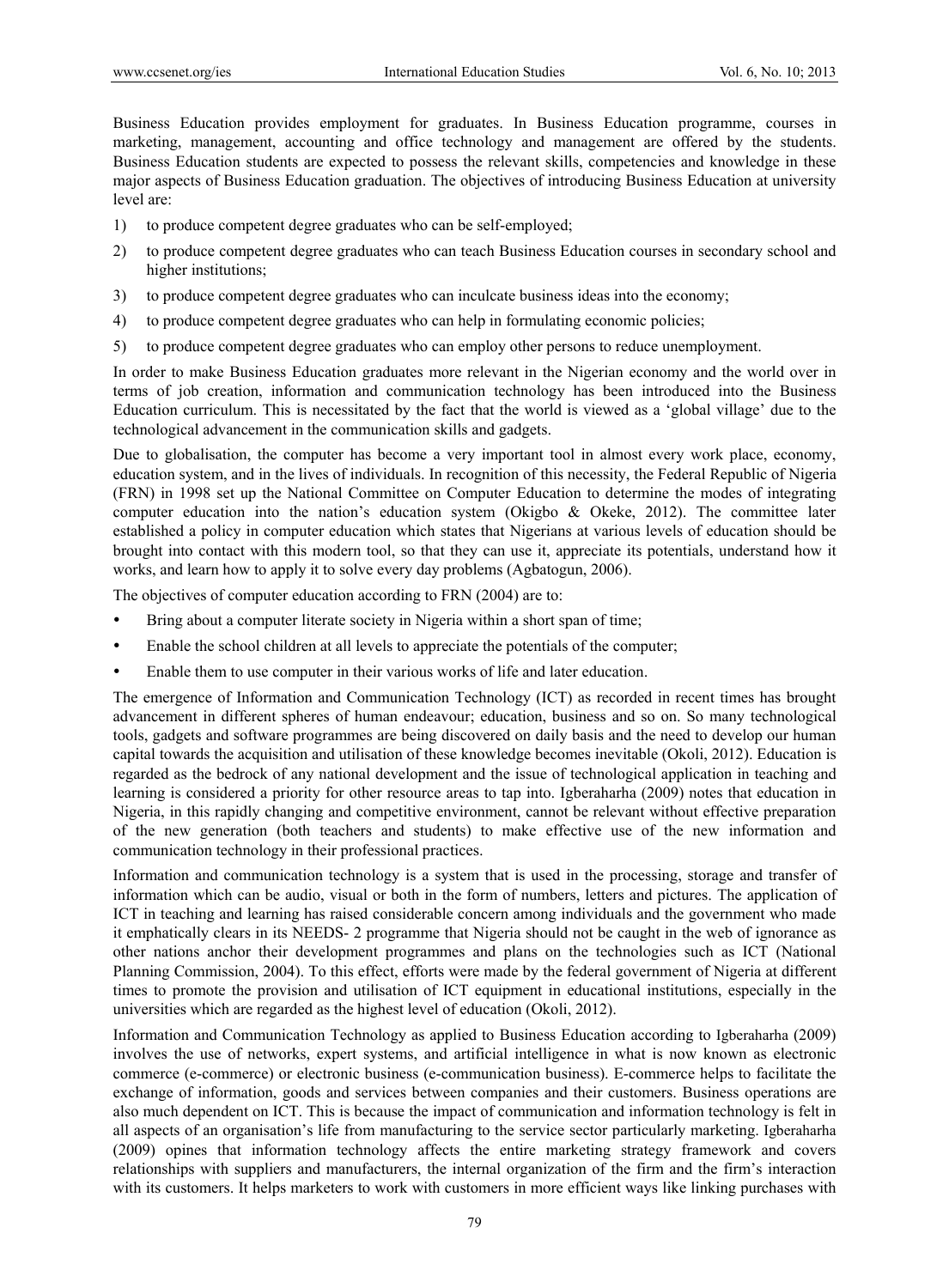specific customers. In the school system especially at university level, there are some prospects that could be derived in teaching ICT. Prospects mean advantages or benefits that could be derived for using a particular object (Ukor, 2009). Inije (2012) notes the following prospects of teaching ICT in Business Education: ICT facilitates information exchange amongst members of the business community and between them and the outside word; it facilitates interaction between lecturers and students; it enhances effective storage and retrieval of information and it makes information easily accessible at a very fast rate thereby enabling pre-serve Business Education teachers to acquire necessary concepts without barrier.

The aforementioned uses of information and communication technology in business management help in creating higher profits and opportunities for business expansion and economic growth. Unfortunately, the adoption of e-learning in Nigerian universities has remained a mirage due to its slow pace of acceptance and use (Manir, 2009; Bassey, Uworen, Akuegwu, Udida and Ntukidem, 2007). Little knowledge of ICT usage is observed among business teachers, as their students prove naive of e-learning practices in their trainings (Ngurukwem, 2005). This has been attributed to such factors as inadequate fund available to schools for training of their teachers in ICT skill acquisition, high cost of ICT equipment and electronic devices and constant electric power failure (Aduwa- Agiegbaen and lyamu, 2005; Ohakwe and Njoku, 2010). Okoli (2010) also identifies the following constraints of teaching ICT: inadequate equipment and infrastructure, scarcity of curriculum developers, inadequate personnel, inadequate textbooks and other teaching materials and the impediments in the power sector. In the same vein, Onojetah (2012) identifies some constraints of teaching ICT in Business Education, inadequate infrastructure, inadequate funding, acute manpower shortage, lack of access to utilise ICT resources at will and non-availability of computer laboratories. This unsatisfactory manner of practice in the delivery of business programmes in line with technological innovations has created a vacuum in the attainment of the national technology objectives and non-performance of the graduates in the business world.

The problems facing the teaching of ICT can easily be addressed with some strategies. Yomere and Esosa (2011) define strategy of a firm as "a well-considered pattern of resources deployment that is appropriate and adequate for achieving the desired quality and level of effective interaction with the environment". In effect, a strategy is a means to an end. It is the mechanism by which an organization deploys its resources - men, material, machines, financial – to execute a plan of action that has been laid out to achieve an objective efficiently and effectively. Ugwuanyi and Eze (2009) identify the strategies for enhancing the teaching of ICT in Business Education as availability of adequate computers on the basis of one student to one computer during class sessions, provision of reprographic machines such as photocopiers and duplicators, micrographics such as microfilming machines, electronic communication equipment such as e-mail, facsimile (FAX), telex machines, word processing laboratories fitted with air conditioners and good lighting, office practice laboratories equipped with modern office equipment, audio visuals, chalkless boards and stand-by generating sets. Ejiofor and Osinem (2010) also suggest some strategies for enhancing the teaching of ICT in Nigerian universities:

- students and teachers must have sufficient access to digital technologies and internet in their classrooms, schools and teacher education institutions;
- high quality, meaningful, and culturally responsive digital content must be available for teachers and learners;
- teachers must have the knowledge and skills to use the new digital tools and resources to help all students achieve high academic standards;

Egboka (2012) notes these strategies for enhancing the teaching of ICT,

- the management of universities should build stronger links with multinational businesses and other external stakeholders to assist them in providing ICT facilities in their universities;
- the universities' portals should be used to disseminate updated university policy statements to staff, students and interested public;
- the management of the universities should develop legal and policy frameworks that stipulate their rationale for ICT empowerment in their institutions;

#### **2. Theoretical Framework**

Besides the theory of operant conditioning by B. F. Skinner that supports the control of the learning environment with reinforcing stimuli (ICT tools) to strengthen behaviour; there are other theories that justify the investigation into strategies for enhancing the teaching of ICT among the business teachers to achieve success in the teaching of ICT in universities (Okoli, 2012).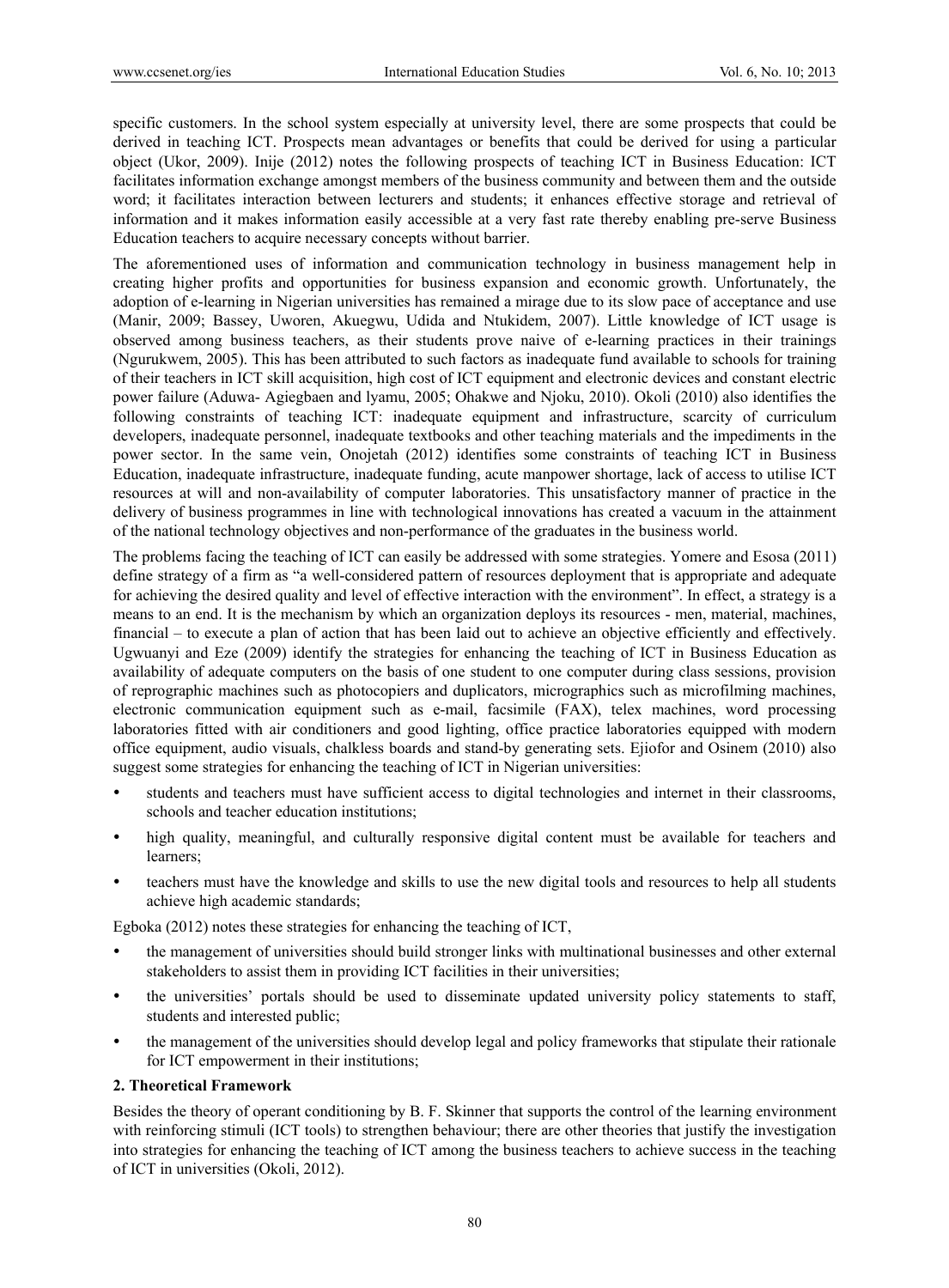First is the activity theory that describes an activity system. The use of tools in human activity is seen as 'mediated' higher functioning in interaction between a subject (an individual) and an object (a task), (Okoli, 2012). The tool with which a teacher interacts within the learning environment depends on his objectives in the activity system that shapes the interpretation, relevance and the meaning of the meditational tool. This presupposes that the concept of ICT use in the learning environment is a matter of cognition in its relevance; precisely referring to the ability of the user: the teacher and the learner alike to achieve effectiveness and the institutional activities necessary in its provision and support to the users to make it less problematic.

The issue of how to produce knowledgeable and skilled business graduates who can perform effectively in the teaching of ICT in the various business fields of the global economy has motivated this study among business teachers in Nigerian universities. Theoretical teaching of ICT should be discouraged and students should be guided to discover things for themselves with the teacher acting as a mediator in learning. It is paramount that effort should geared towards achieving maximum results by using up-to-date technologies in the teaching of ICT among business educators.

#### **3. Statement of the Problem**

Research findings by Nwaiwu (2009) reveals that Business Education students perform poorly in ICT courses and most Business Education graduates are not competent in ICT skills. This can negatively affect entrepreneurial ventures since they lack ICT skills to run businesses successfully. Onojetah (2012) reveals debilitating factors such as inadequate funding of ICT by government and school authorities, poor maintenance culture of ICT facilities, use of obsolete computers and prior method of content delivery. The teaching of ICT is theoretical rather than practical in most universities in Nigeria. Egboka (2012) also reveals that lecturers are not provided with ICT trainers to guide them in supervised practice until they are comfortable with using ICT on their own, lecturers are not provided with ICT educational resources that are directly related to the curriculum and assessment methods used to evaluate education outcomes and that the universities have not made their lecturers aware of the rationale for teaching ICT. The poor condition of teaching ICT in Nigeria universities cannot help the graduates to possess the requisite skills that will enable perform effectively in their entrepreneurial ambitions. The problem of the study therefore, is: what are the strategies for enhancing the teaching of information and communication technology in Business Education in Nigerian universities?

#### **4. Purpose of the Study**

The purpose of the study is to assess the strategies for enhancing the teaching of ICT in Business Education programme in universities in the south south geopolitical zone of Nigeria. Specifically, the objectives are

- 1) To identify the prospects of teaching ICT in Business Education programme;
- 2) To identify the constraints facing the teaching of ICT in Business Education programme;
- 3) To identify the strategies for enhancing the teaching of ICT in Business Education programme;

#### **5. Research Questions**

The following research questions are raised to guide the study.

- 1) What are the prospects of teaching ICT in Business Education programme?
- 2) What are the constraints facing the teaching of ICT in Business Education programme?
- 3) What are the strategies for enhancing the teaching of ICT in Business Education programme?

#### **6. Hypotheses**

The following hypotheses were tested at 0.05 level of significance

- 1) There is no significant difference between male and female Business Education lecturers' mean rating of prospects of teaching ICT in Business Education programme.
- 2) There is no significant difference between male and female Business Education lecturers' mean rating of constraints facing the teaching of ICT in Business Education programme.
- 3) There is no significant difference between male and female Business Education lecturers' mean rating of strategies for enhancing the teaching of ICT in Business Education programme.
- 4) There is no significant difference between state and federal universities Business Education lecturers' mean rating of prospects of teaching ICT in Business Education programme.
- 5) There is no significant difference between state and federal universities Business Education lecturers' mean rating of constraints facing the teaching of ICT in Business Education programme.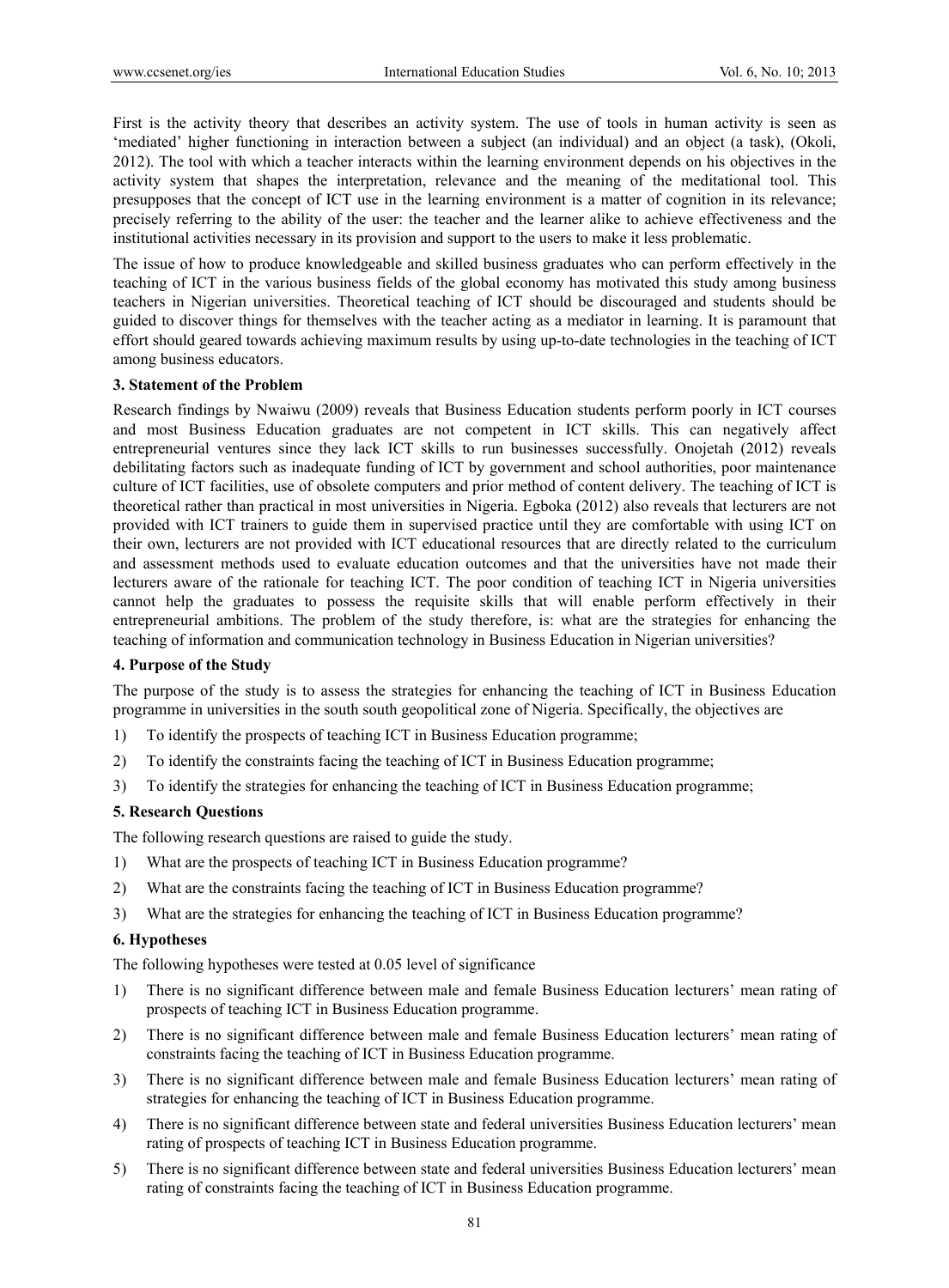6) There is no significant difference between state and federal universities Business Education lecturers' mean rating of strategies for enhancing the teaching of ICT in Business Education programme.

# **7. Method**

This study adopted a descriptive survey design. A descriptive survey design was used for this study because it is aimed at ascertaining and establishing the status quo, facts or pieces of information concerning the population. According to Esene (2009), survey method is appropriate, especially for seeking individuals' opinions, attitudes and perceptions in their natural setting. The population of the study comprised 134 Business Education lecturers in state and federal universities in the south south geopolitical zone of Nigeria. There was no sampling since the population in the zone was manageable. The instrument for data collection was a 66 – item questionnaire. It had two sections. Section A of the questionnaire had 3 items on demographic variables of the respondents (sex, university type, teaching experience). Section B had 63 items based on the research questions. The questionnaire had a four point scale of Strongly Agree (SA), Agree (A), Disagree (D) and Strongly Disagree (SD). The content and face validity of the instrument was carried out by three experts in Business Education and two experts in Measurement and Evaluation. The instrument was also validated using factor analysis. In order to carry out the reliability of the instrument, the questionnaire was administered to 35 Business Education lecturers in South East universities of Nigeria which was not part of the study. The data collected were analysed and the internal consistency of the instrument was determined using cronbach alpha, which has a reliability coefficient of 0.93. The data were analysed using mean and standard deviation to answer the researcher questions. In analysing the data, the response options in the questionnaire were weighted as follows: Strongly Agree – 4points, Agree – 3points, Disagree – 2points, Strongly Disagree – 1point. A cut-off point of 2.50 was set to agree or disagree items on the instrument. Mean score above 2.50 showed agreed, while mean score less than 2.50 showed disagreed. Z-test statistics was used to test the hypotheses at 0.05 level of significance. If the calculated value (CV) is less than table value (tv) 1.96, the hypothesis is retained. On the other hand, if z-calculated (zc) is above table value (tv), the hypothesis is rejected.

# **8. Results**

The result of the study are presented and analysed in the following table.

**Research questions one:** What are the prospects of teaching ICT in Business Education programme?

Table 1. Mean ratings and SD of the respondents on assessment of prospects of teaching ICT in Business Education programme.  $(N = 134)$ 

| S/N            | Prospects of teaching of ICT in Business Education                  | Mean | <b>SD</b> | Remark |
|----------------|---------------------------------------------------------------------|------|-----------|--------|
| $\mathbf{1}$   | ICT helps in facilitating information exchange among the Business   | 2.71 | 0.94      | Agreed |
|                | <b>Education lecturers</b>                                          |      |           |        |
| $\overline{2}$ | ICT facilitates interaction between lecturers and students          | 2.80 | 0.89      | Agreed |
| 3              | ICT enhances effective storage of business information              | 2.79 | 0.91      | Agreed |
| 4              | ICT facilitates in the retrieval of business information            | 2.89 | 0.78      | Agreed |
| 5              | ICT facilitates pre-service Business Education lecturers to acquire | 2.54 | 0.89      | Agreed |
|                | necessary concepts without barriers                                 |      |           |        |
| 6              | ICT emphasises important aspects of learning thereby discouraging   | 2.69 | 0.90      | Agreed |
|                | rote learning among students                                        |      |           |        |
| 7              | ICT provides connected and distributed network among lecturers      | 2.80 | 0.78      | Agreed |
|                | and students                                                        |      |           |        |
| 8              | ICT enhances retention of learning among students                   | 2.74 | 0.68      | Agreed |
| 9              | ICT enhances individualised Business Education instruction          | 2.69 | 0.87      | Agreed |
|                | packages readily available to students                              |      |           |        |
| 10             | ICT improves both efficiency and effectiveness of Business          | 2.98 | 0.82      | Agreed |
|                | <b>Education lecturers</b>                                          |      |           |        |
| 11             | ICT enhances physical involvement of the learners                   | 2.90 | 0.78      | Agreed |
| 12             | ICT aids in evaluation and appraisal of students                    | 2.85 | 0.72      | Agreed |
| 13             | ICT facilitates learning content requiring repetition               | 2.67 | 0.76      | Agreed |
| 14             | ICT assists lecturers and students to demonstrate experiments and   | 2.52 | 0.94      | Agreed |
|                | concepts                                                            |      |           |        |
| 15             | ICT makes pre-service Business Education teachers to learn faster   | 2.60 | 0.87      | Agreed |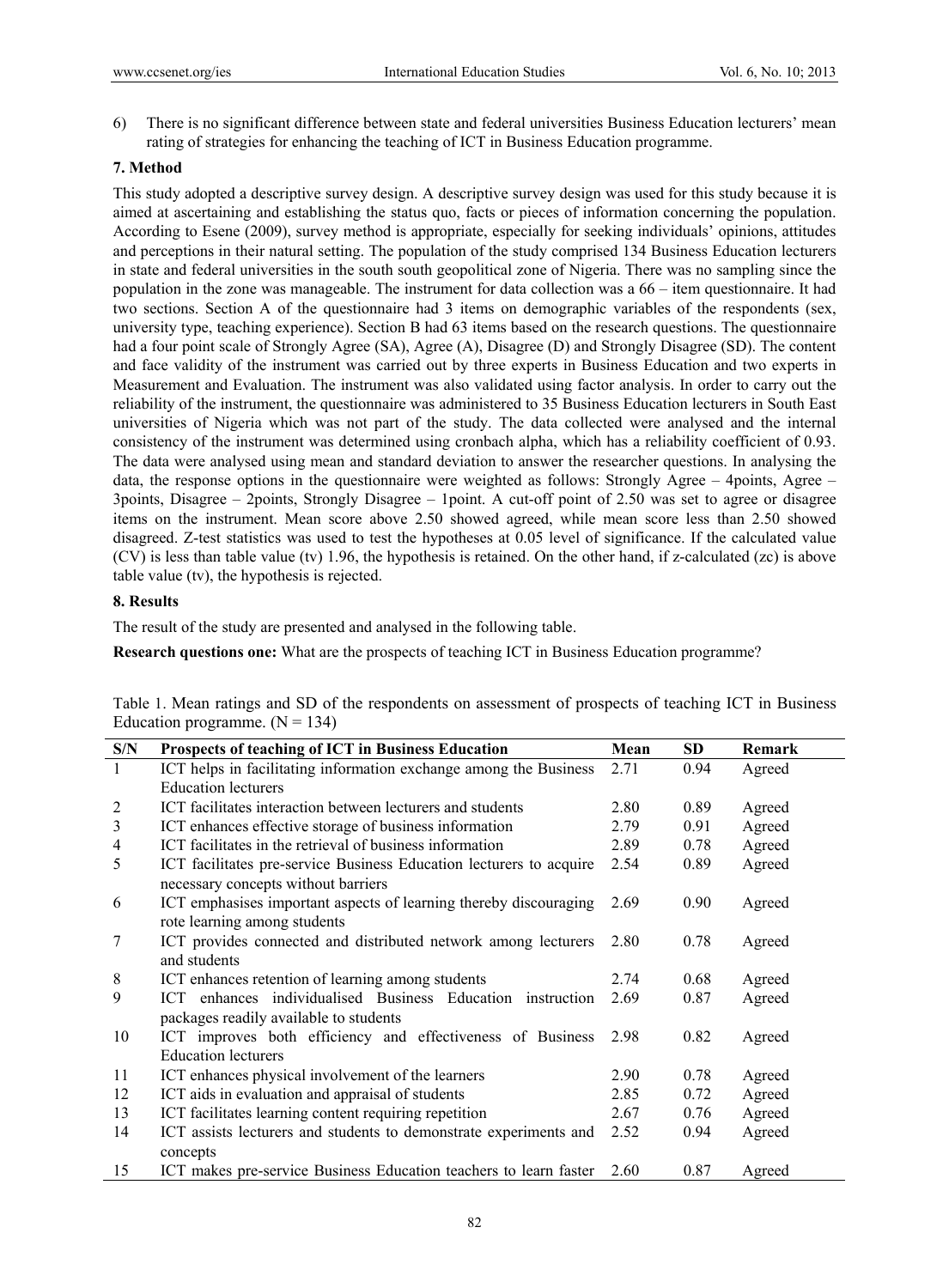|    | and perform better                                                |      |      |        |
|----|-------------------------------------------------------------------|------|------|--------|
| 16 | ICT resources utilisation makes teaching to be stimulating        | 3.00 | 0.98 | Agreed |
| 17 | ICT helps Business Education lecturers in easier planning and     | 2.89 | 0.66 | Agreed |
|    | preparation of lessons and designing materials                    |      |      |        |
| 18 | ICT helps school management to access up-to-date pupil and        | 2.75 | 0.78 | Agreed |
|    | school data, anytime and anywhere                                 |      |      |        |
| 19 | Internet helps in the management of students' needs               | 2.58 | 0.67 | Agreed |
| 20 | ICT allows for easy control of students in the classroom          | 2.82 | 0.72 | Agreed |
| 21 | ICT helps to standardise quality of instruction                   | 2.63 | 0.72 | Agreed |
| 22 | ICT helps students to demonstrate the understanding of what have  | 2.76 | 0.85 | Agreed |
|    | been learnt                                                       |      |      |        |
| 23 | ICT helps to enhance the professional image of Business Education | 3.10 | 0.90 | Agreed |
|    | <b>lecturers</b>                                                  |      |      |        |
| 24 | ICT helps to maximise students' attentiveness to instruction.     | 3.04 | 0.82 | Agreed |
|    | <b>Grand mean</b>                                                 | 2.82 | 0.76 | Agreed |

Table 1 contains twenty four (24) items on prospects of teaching ICT in Business Education. ICT helps to enhance the professional image of Business Education lecturers recorded 3.10 followed by ICT helps to maximise students' attentiveness which was 3.04, while ICT assists lecturers and students to demonstrate experiments and concepts has the lowest mean of 2.52. The data show that all items are prospects of teaching ICT in Business Education.

Table 2. Mean ratings and SD of the respondents on assessment of constraints facing the teaching of ICT in Business Education programme.  $(N = 134)$ 

| S/N | <b>Constraints facing the teaching of ICT in Business Education</b> | Mean | SD.  | Remark        |
|-----|---------------------------------------------------------------------|------|------|---------------|
| 25  | Inadequate ICT equipment in Business Education                      | 2.80 | 0.91 | Agreed        |
| 26  | Inadequate ICT facilities in business education                     | 2.72 | 0.71 | Agreed        |
| 27  | Frequent electricity interruption of ICT facilities in Business     | 2.90 | 0.89 | Agreed        |
|     | Education                                                           |      |      |               |
| 28  | Poor implementation of ICT policies in Business Education           | 2.89 | 0.70 | Agreed        |
| 29  | Inadequate qualified ICT personnel in Business Education            | 2.97 | 0.89 | Agreed        |
| 30  | High cost of ICT facilities in Business Education                   | 2.99 | 0.75 | Agreed        |
| 31  | High cost of ICT components in Business Education                   | 2.82 | 0.69 | Agreed        |
| 32  | Inadequate funding of ICT facilities in Business Education          | 2.81 | 0.74 | Agreed        |
| 33  | Limited ICT skills among lecturers in Business Education            | 2.90 | 0.98 | Agreed        |
| 34  | Obsolete computers being used in teaching ICT in Business           | 2.58 | 0.89 | Agreed        |
|     | Education                                                           |      |      |               |
| 35  | Poor overcrowded classrooms                                         | 2.73 | 0.70 | Agreed        |
| 36  | Poor ICT maintenance culture in Business Education                  | 2.88 | 0.96 | Agreed        |
| 37  | Lack of interest to use ICT facilities by the lecturers in Business | 2.95 | 0.83 | Agreed        |
|     | Education                                                           |      |      |               |
| 38  | Lack of interest to use ICT facilities by the students              | 2.79 | 0.94 | Agreed        |
| 39  | Low level of ICT connectivity in Business Education                 | 2.87 | 0.74 | Agreed        |
| 40  | ICT facilities in Business Education are a target for vandals and   | 2.86 | 0.61 | Agreed        |
|     | burglars.                                                           |      |      |               |
| 41  | Inadequate use of ICT textbooks in Business Education               | 2.70 | 0.80 | Agreed        |
| 42  | Poor method of teaching ICT in Business Education                   | 3.15 | 0.71 | Agreed        |
| 43  | Lack of ICT curriculum experts in Business Education                | 2.79 | 0.69 | Agreed        |
| 44  | Government nonchalant attitude towards ICT policy                   | 2.60 | 0.73 | Agreed        |
|     | <b>Grand mean</b>                                                   | 2.79 | 0.80 | <b>Agreed</b> |

Table 2 contains twenty (20) items on constraints facing the teaching of ICT in Business Education. Poor method of teaching ICT has highest mean score of 3.15 followed by high cost of ICT facilities which has a mean score of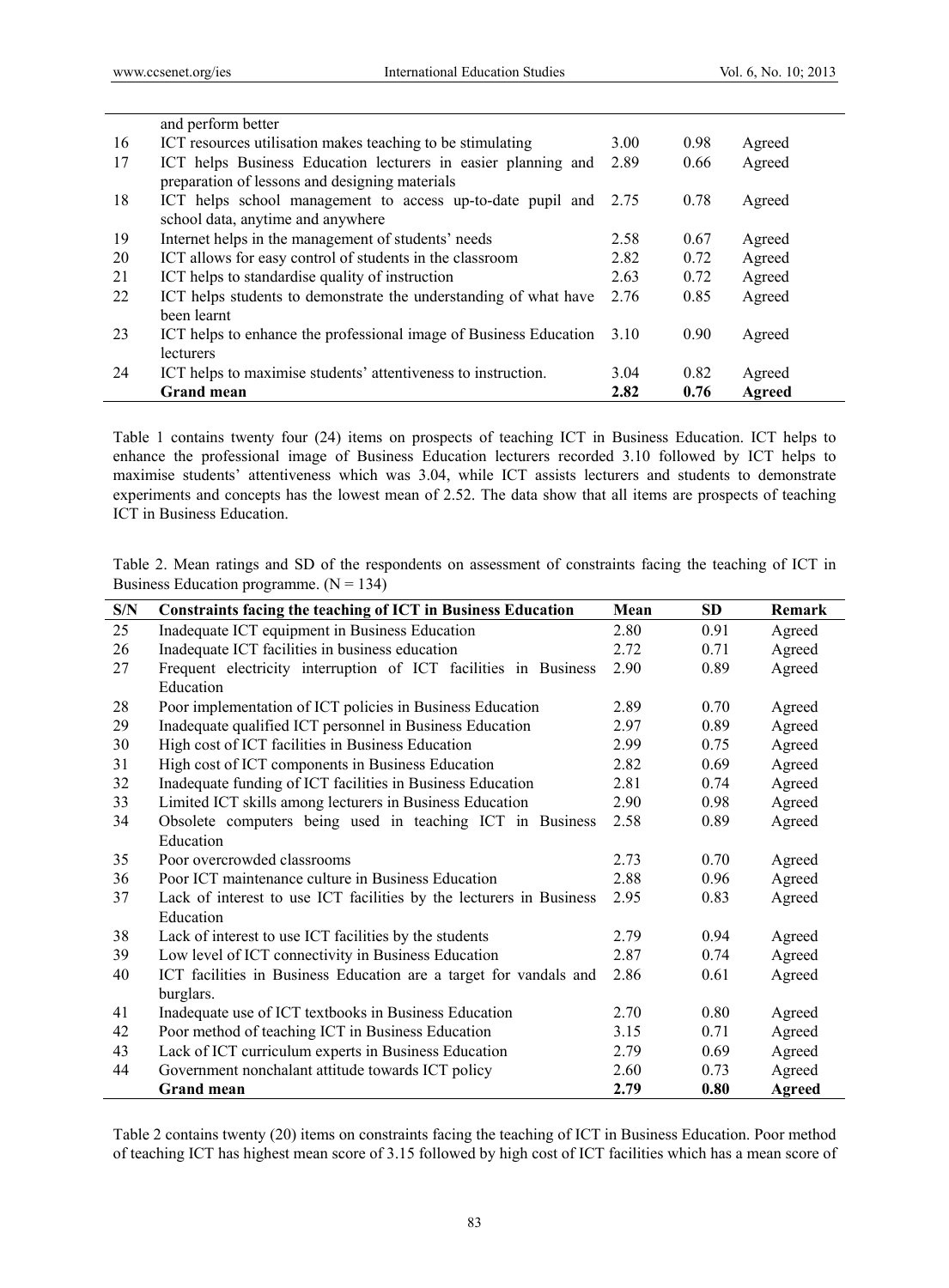2.99, while Obsolete computers being used in teaching ICT has the lowest mean score of 2.58. The data show that all the above is constraints facing the teaching of ICT in Business Education.

Table 3. Mean ratings and SD of the respondents on assessment of strategies for enhancing the teaching of ICT in Business Education programme.  $(N = 134)$ 

| S/N | Strategies for enhancing the teaching of ICT in Business Education                                                  | Mean | SD   | Remark |
|-----|---------------------------------------------------------------------------------------------------------------------|------|------|--------|
| 45  | Adequate funding of ICT facilities by school authorities can enhance                                                | 2.71 | 0.87 | Agreed |
|     | the teaching of ICT in Business Education                                                                           |      |      |        |
| 46  | Provision of adequate ICT equipment by school authorities can enhance                                               | 2.89 | 0.90 | Agreed |
|     | the teaching of ICT in Business Education                                                                           |      |      |        |
| 47  | Provision of adequate ICT facilities by school authorities can enhance<br>the teaching of ICT in Business Education | 2.90 | 0.81 | Agreed |
| 48  | Provision of adequate electricity supply by school authorities can                                                  | 3.10 | 0.70 | Agreed |
|     | enhance the teaching of ICT in business education                                                                   |      |      |        |
| 49  | Proper implementation of ICT policies by school authorities can                                                     | 2.88 | 0.69 | Agreed |
|     | enhance the teaching of ICT in Business Education                                                                   |      |      |        |
| 50  | Employment of adequate qualified ICT teachers by school authorities                                                 | 2.89 | 0.95 | Agreed |
|     | can enhance the teaching of ICT in Business Education                                                               |      |      |        |
| 51  | Reduction in cost of ICT facilities by suppliers can enhance the                                                    | 2.97 | 0.68 | Agreed |
|     | teaching of ICT in Business Education                                                                               |      |      |        |
| 52  | Reduction in cost of ICT equipment can enhance the teaching of ICT in                                               | 2.79 | 0.86 | Agreed |
|     | <b>Business Education</b>                                                                                           |      |      |        |
| 53  | Sponsoring of lecturers to attend workshops/seminars can enhance the                                                | 2.75 | 0.76 | Agreed |
|     | teaching of ICT in Business Education                                                                               |      |      |        |
| 54  | Purchasing of modern computers by school authorities can enhance the                                                | 2.80 | 0.90 | Agreed |
|     | teaching of ICT in Business Education                                                                               |      |      |        |
| 55  | Provision of adequate lecture halls                                                                                 | 2.83 | 0.91 | Agreed |
| 56  | Good management policies on ICT by school authorities can enhance                                                   | 2.79 | 0.87 | Agreed |
|     | the teaching of ICT in Business Education                                                                           |      |      |        |
| 57  | Good maintenance culture of ICT by school authorities can enhance the                                               | 2.76 | 0.86 | Agreed |
|     | teaching of ICT in business education                                                                               |      |      |        |
| 58  | Lecturers' positive attitude on the relevance of ICT can enhance the                                                | 2.99 | 0.78 | Agreed |
|     | teaching of ICT in Business Education                                                                               |      |      |        |
| 59  | Students positive attitude on the relevance of ICT can enhance the                                                  | 3.00 | 0.70 | Agreed |
|     | teaching of ICT in Business Education                                                                               |      |      |        |
| 60  | Provision of adequate equipped offices for lecturers in Business                                                    | 2.66 | 0.83 | Agreed |
|     | Education                                                                                                           |      |      |        |
| 61  | Provision of adequate computers on the basis of one student to one                                                  | 2.79 | 0.68 | Agreed |
|     | computer during class sessions                                                                                      |      |      |        |
| 62  | Provision of adequate word processing laboratories fitted with air                                                  | 2.60 | 0.99 | Agreed |
|     | conditioners and good lighting by school authorities can enhance the                                                |      |      |        |
|     | teaching of ICT in Business Education                                                                               |      |      |        |
| 63  | Provision of reprographic machines such as copiers and duplicators by                                               | 2.72 | 0.84 | Agreed |
|     | school authorities can enhance the teaching of ICT in Business                                                      |      |      |        |
|     | Education                                                                                                           |      |      |        |
|     | <b>Grand mean</b>                                                                                                   | 2.81 | 0.72 | Agreed |

Table 3 contains seventeenth (17) items on strategies for enhancing the teaching of ICT in Business Education Provision of adequate electricity supply by school authorities has a mean score of 3.10 followed by Students positive attitude on the relevance of ICT which has mean score of 3.00, while Provision of adequate word processing laboratories fitted with air conditioners and good lighting by school authorities has the lowest mean score of 2.60. The data shows that all the above are strategies for enhancing the teaching of ICT in Business Education.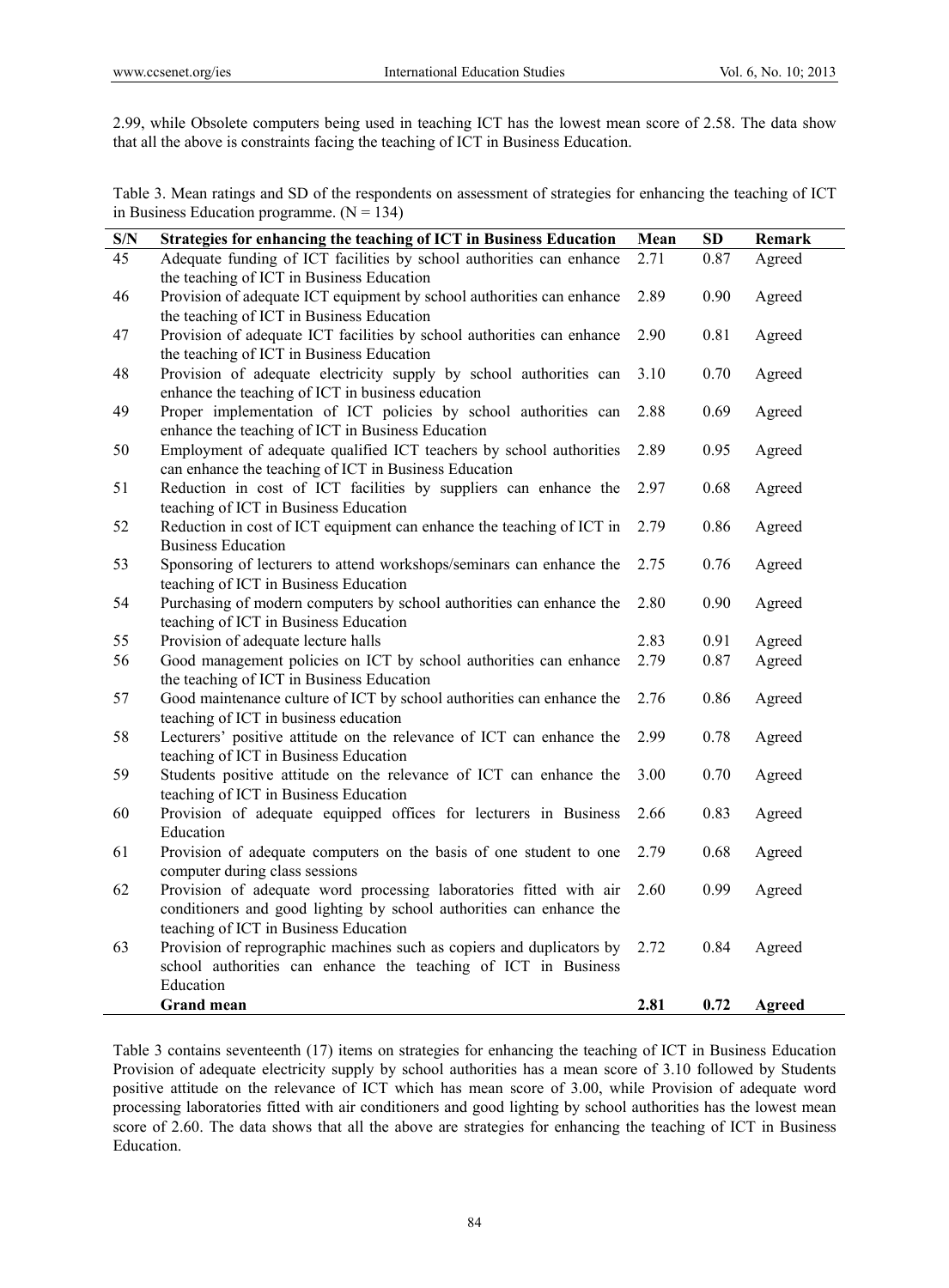#### **Hypothesis 1**

There is no significant difference between male and female Business Education lecturers' mean rating of prospects of teaching ICT in Business Education programme.

Table 4. Z-test result of the difference in respondents' mean rating of prospect of teaching ICT in Business Education based on gender

| <b>Variables</b> |    | Mean  | SD    | Df | Z-cal | Z-tab | <b>Remarks</b> |
|------------------|----|-------|-------|----|-------|-------|----------------|
| Male             | 79 | 38.77 | .30   |    |       |       |                |
|                  |    |       |       |    | 0974  | .960  | NS             |
| Female           |    | 36.72 | 10.72 |    |       |       |                |

In the table, the calculated z-value of 0.974 is less than the z-tabulated value of 1.960 at 132 degree of freedom at 0.05 level of significance. This means that there was no significant difference in the mean rating of male and female respondents on assessment of prospects of teaching ICT in Business Education programme. The null hypothesis is, therefore, upheld while the alternate hypothesis is rejected.

#### **Hypothesis 2**

There is no significant difference between male and female Business Education lecturers' mean rating of constraints facing the teaching of ICT in Business Education programme.

Table 5. Z-test result of the difference in respondents' mean rating of constraints facing the teaching of ICT in Business Education based on gender

| <b>Variables</b> |    | Mean  | SD    | Df | Z-cal | Z-tab | Remarks |
|------------------|----|-------|-------|----|-------|-------|---------|
| Male             | 70 | 37.61 | 10.22 |    |       |       |         |
|                  |    |       |       | 32 | L.08  | .960  | NS      |
| Female           | CC | 35.06 | 1.34  |    |       |       |         |

In the table, the calculated z-value of 1.08 is less than the z-tabulated value of 1.960 at 132 degree of freedom at 0.05 level of significance. This means that there was no significant difference in the mean rating of male and female respondents on assessment of constraints facing the teaching of ICT in Business Education programme. The null hypothesis, is, therefore, upheld while the alternate hypothesis is rejected.

#### **Hypothesis 3**

There is no significant difference between male and female Business Education lecturers' mean rating of strategies for enhancing the teaching of ICT in Business Education programme.

Table 6. Z-test result of the difference in respondents' mean rating of strategies for enhancing the teaching of ICT in Business Education based on gender

| <b>Variables</b> | N  | Mean  | SD    | Df | Z-cal | Z-tab | <b>Remarks</b> |
|------------------|----|-------|-------|----|-------|-------|----------------|
| Male             | 79 | 36.04 | 13.01 |    |       |       |                |
|                  |    |       |       | 32 | 0.914 | . 960 | NS             |
| Female           | CC | 34.12 | 1277  |    |       |       |                |

In the table, the calculated z-value of 0.914 is less than the z-tabulated value of 1.960 at 134 degree of freedom at 0.05 level of significance. This means that there was no significant difference in the mean rating of male and female respondents on assessment of strategies for enhancing the teaching of ICT in Business Education programme. The null hypothesis, is, therefore upheld while the alternate hypothesis is rejected.

# **Hypothesis 4**

There is no significant difference between state and federal universities Business Education lecturers mean rating of prospects of teaching ICT in Business Education programme.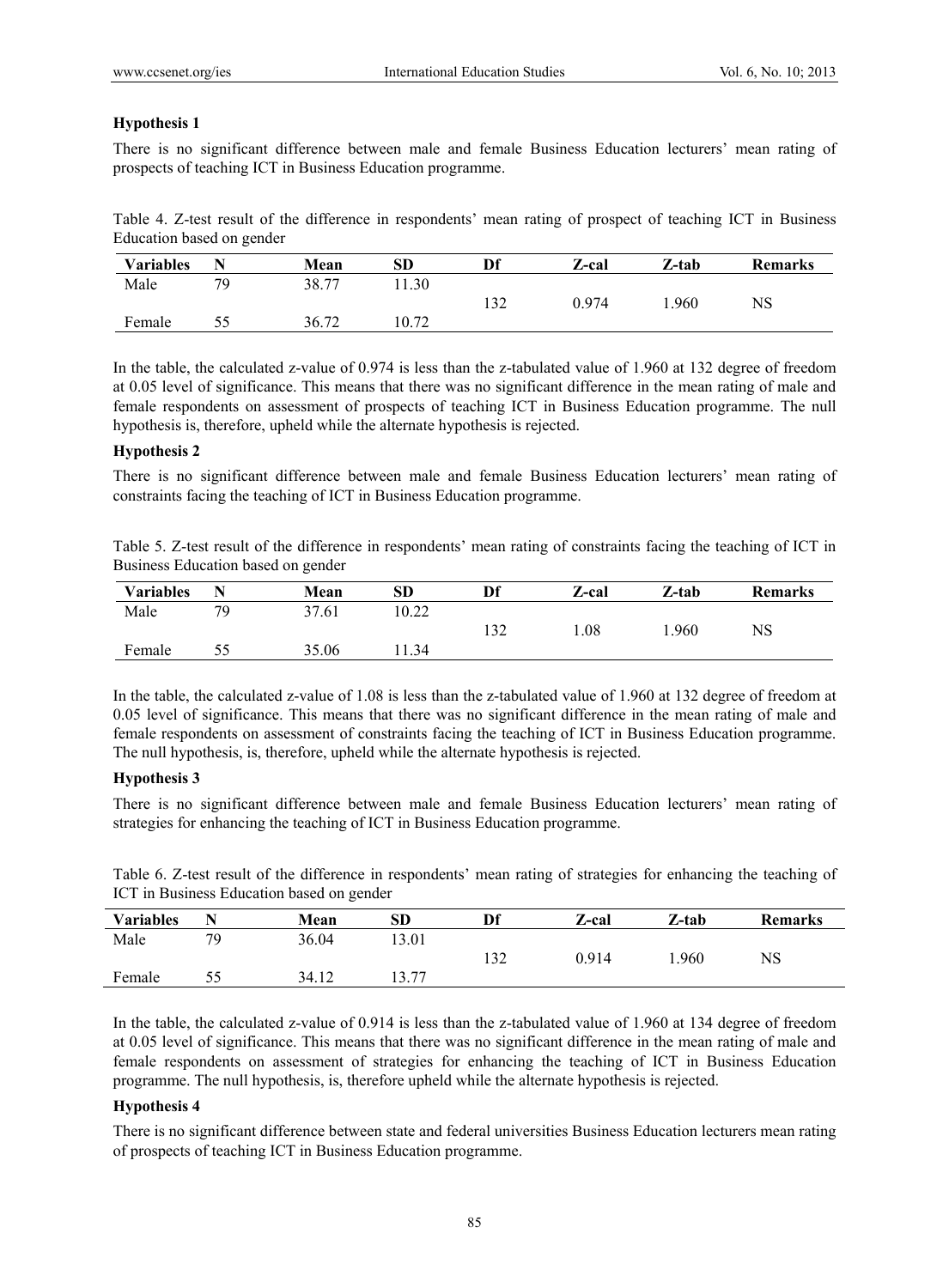Table 7. Z-test result of the difference in respondents' mean rating of prospects of teaching ICT in Business Education based on university type

| <b>Variables</b>              | Mean  | SD    | Df | Z-cal | Z-tab | <b>Remarks</b> |
|-------------------------------|-------|-------|----|-------|-------|----------------|
| State universities lecturers  | 36.44 | 1.66  |    |       |       |                |
|                               |       |       |    | -14   | .960  | NS             |
| Federal universities lecturer | 34.72 | 10.41 |    |       |       |                |

In the table, the calculated z-value of 1.14 is less than the z-tabulated value of 1.960 at 132 degree of freedom at 0.05 level of significance. This means that there was no significant difference in the mean rating of state and federal universities respondents on assessment of prospects of teaching ICT in Business Education programme. The null hypothesis, is, therefore, upheld while the alternate hypothesis is rejected.

# **Hypothesis 5**

There is no significant difference between state and federal universities Business Education lecturers' mean rating of constraints facing the teaching of ICT in Business Education programme.

Table 8. Z-test result of the difference in respondents' mean rating of constraints facing the teaching of ICT in Business Education based on university type

| <b>Variables</b>                          | N  | Mean  | <b>SD</b> | Df  | Z-cal | Z-tab | <b>Remarks</b> |
|-------------------------------------------|----|-------|-----------|-----|-------|-------|----------------|
| <b>State</b><br>universities<br>lecturers | 81 | 39.66 | 13.58     |     |       |       |                |
|                                           |    |       |           | 132 | 0.928 | 1.960 | NS             |
| Federal<br>universities                   |    |       |           |     |       |       |                |
| lecturers                                 | 53 | 37.12 | 13.01     |     |       |       |                |

In the table, the calculated z-value of 0.928 is less than the z-tabulated value of 1.960 at 132 degree of freedom at 0.05 level of significance. This means that there was no significant difference in the mean rating of state and federal universities respondents on assessment of constraints facing the teaching of ICT in Business Education programme. The null hypothesis, is, therefore, upheld while the alternate hypothesis is rejected.

# **Hypothesis 6**

There is no significant difference between state and federal universities Business Education lecturers' mean rating of strategies for enhancing the teaching ICT in Business Education programme.

Table 9. Z-test result of the difference in respondents' mean rating of strategies for enhancing the teaching of ICT in Business Education based on university type

| <b>Variables</b>                     | N  | Mean  | <b>SD</b> | Df  | Z-cal | Z-tab | <b>Remarks</b> |
|--------------------------------------|----|-------|-----------|-----|-------|-------|----------------|
| State<br>universities<br>lecturers   | 81 | 39.15 | 14.06     | 132 | 0.993 | 1.960 | <b>NS</b>      |
| Federal<br>universities<br>lecturers | 53 | 38.52 | 12.94     |     |       |       |                |

In the table, the calculated z-value of 0.993 is less than the z-tabulated value of 1.960 at 132 degree of freedom and 0.05 level of significance. This means that there was no significant difference in the mean rating of state and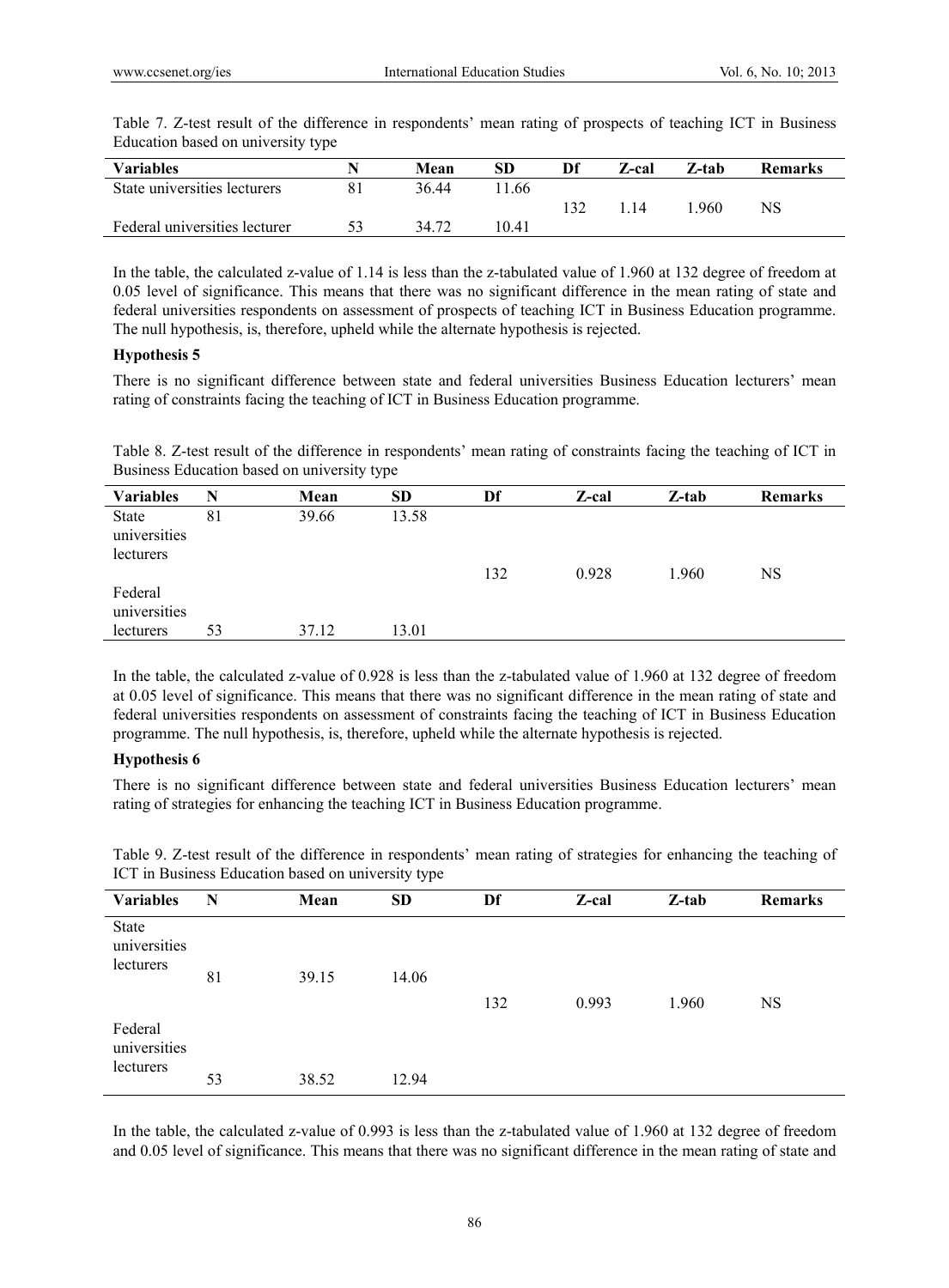federal universities respondents on assessment of strategies for improving the use of ICT in Business Education programme. The null hypothesis, is, therefore, upheld, while the alternate hypothesis is rejected.

# **9. Discussion of Findings**

The study revealed that the following are prospects of teaching ICT, namely ICT helps in facilitating information exchange among the Business Education lecturers; ICT facilitates interaction between lecturers and students; ICT enhances effective storage of business information; ICT facilitates in the retrieval of business information; ICT facilitates pre-service Business Education lecturers to acquire necessary concepts without barriers; ICT emphasises important aspects of learning thereby discouraging rote learning among students; ICT provides connected and distributed network among lecturers and students; ICT enhances retention of learning among students; ICT enhances individualised Business Education instruction packages readily available to students; ICT improves both efficiency and effectiveness of Business Education lecturers; ICT enhances physical involvement of the learners; ICT aids in evaluation and appraisal of students; ICT facilitates learning content requiring repetition; ICT assists lecturers and students to demonstrate experiments and concepts; ICT makes pre-service Business Education teachers to learn faster and perform better; ICT resources utilisation makes teaching to be stimulating; ICT helps Business Education lecturers in easier planning and preparation of lessons and designing materials; ICT helps school management to access up-to-date pupil and school data; anytime and anywhere, Internet helps in the management of students' needs; ICT allows for easy control of students in the classroom; ICT helps to standardise for quality of instruction; ICT helps students to demonstrate the understanding of what have been learnt; ICT helps to enhance the professional image of Business Education lecturers and ICT helps to maximise students attentiveness to instruction. This study supports the study of Igberaharha (2009), Inije (2012) and Okoli (2012) who have identified the prospects of teaching ICT which include effective interaction with students and lecturers; ICT facilitates storage, processing and retrieval of information; active participation by students among others. The result of hypotheses revealed that there was no significant difference between male and female Business Education lecturers' mean rating of prospects of teaching ICT in Business Education programme, there was no significant difference between state and federal universities Business Education lecturers' mean rating of prospects of teaching ICT in Business Education programme.

The study revealed that the following are constraints facing the teaching of ICT, namely inadequate ICT equipment in Business Education, inadequate ICT facilities in business education, frequent electricity interruption of ICT facilities in Business Education, poor implementation of ICT policies in Business Education, Inadequate qualified ICT personnel in Business Education, high cost of ICT facilities in Business Education, high cost of ICT components in business education, inadequate funding of ICT facilities in Business Education, limited of ICT skills among lecturers in Business Education, obsolete computers being used in the teaching of ICT in Business Education, poor management on the parts of school administration, poor ICT maintenance culture in Business Education, lack of interest to use ICT facilities by the lecturers in Business Education, lack of interest to use ICT facilities by the students, lack of ICT slow connectivity in business education, ICT facilities area target for vandals and burglars, inadequate use of ICT textbooks in business education, Lack of ICT curriculum experts in Business Education and Government's nonchalant attitude towards ICT policy. This study supports the earlier study of Aduwa-Agiegbaen and Iyamu, 2005; Ohakwe and Njoku, 2010), Okoli (2010) who have identified similar constraints facing the teaching of ICT in Business Education such as inadequate ICT facilities/equipment, inadequate funding, inadequate qualified teaching personnel among others. The result of the hypotheses also revealed that there was no significant difference between male and female Business Education lecturers' mean rating of constraints facing the teaching of ICT in Business Education programme, there was no significant difference between state and federal universities Business Education lecturers mean rating of constraints facing the teaching of ICT in Business Education programme

The findings also revealed that the following are strategies for enhancing the teaching of ICT, namely adequate funding of ICT facilities, provision of adequate ICT equipment by school authorities, provision of adequate ICT facilities, provision of adequate electricity supply, proper implementation of ICT policies, employment of adequate qualified ICT teachers, reduction in cost of ICT facilities, reduction in cost of ICT equipment, sponsoring of lecturers to attend workshops/seminars, Purchasing of modern computers by school authorities, good management policies on ICT by school authorities, good maintenance culture of ICT by school authorities, lecturers positive attitude on the relevance of ICT, students' positive attitude on the relevance of ICT, provision of adequate office practice laboratory equipment, provision of adequate computers on the basis of one student to one computer during class sessions, provision of adequate word processing laboratories fitted with air conditioners and good lighting by school authorities and provision of reprographic machines such as copiers and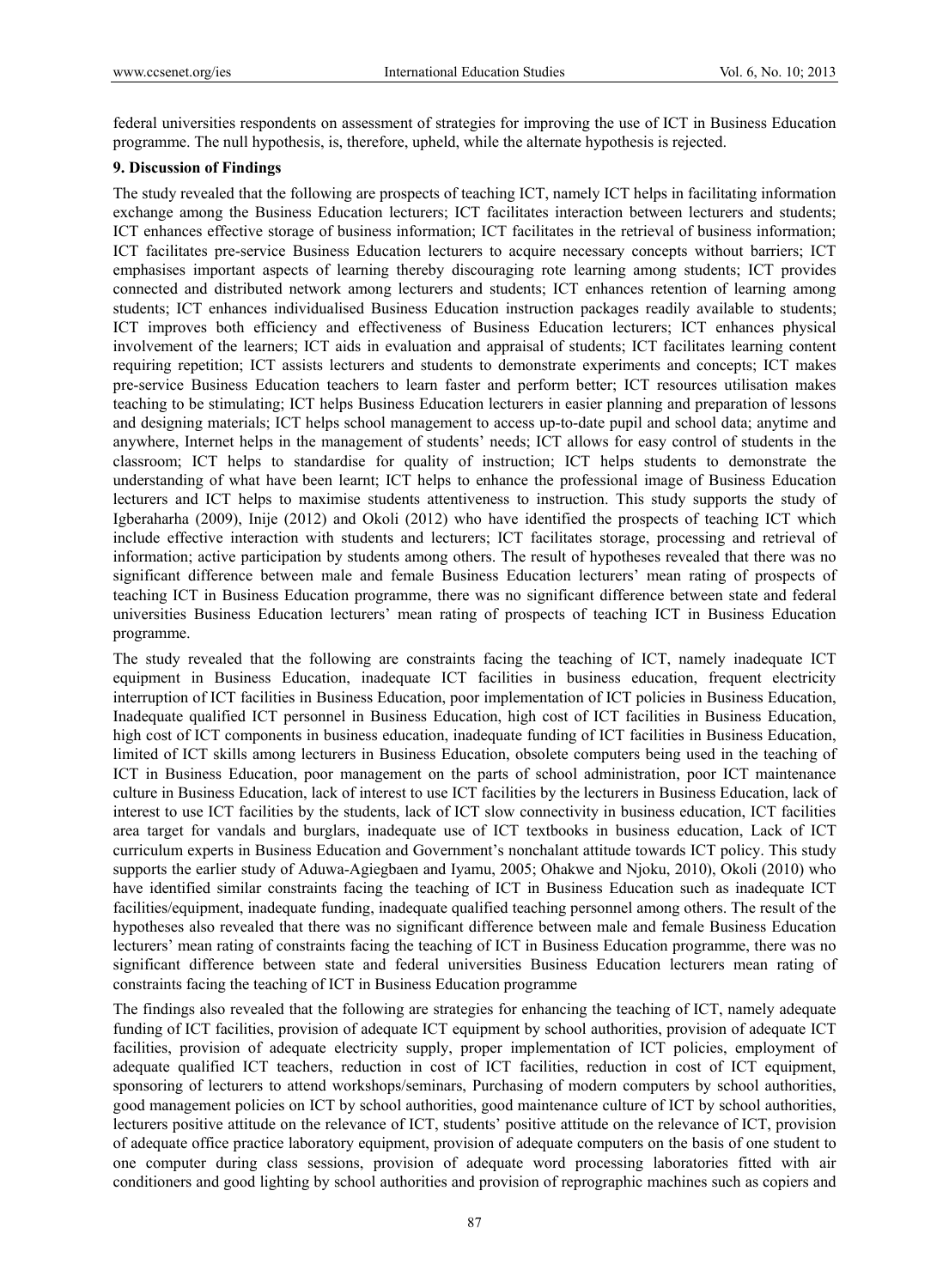duplicators by school authorities. This study supports the study of Ejiofor and Osinem (2010), Egboka (2012) and Onojetah (2012) who have earlier identified similar strategies for enhancing the teaching of ICT such as adequate funding of ICT facilities, provision of adequate ICT facilities/equipment, provision of adequate electricity supply among others. The result of the hypotheses also revealed that there was no significant difference between male and female Business Education lecturers' mean rating of strategies for enhancing the teaching of ICT in Business Education programme, there was no significant difference between state and federal universities Business Education lecturers' mean rating of strategies for enhancing the teaching of ICT in Business Education programme.

#### **10. Conclusion**

Information and communication technology is an indispensable tool that could enhance effective teaching and learning in Business Education programme. Therefore, it is important that all lecturers and students should be acquainted with relevant skills and competencies that ICT provides to the recipient. Adequate funding to purchase ICT facilities should be embarked upon by school authorities.

### **Recommendations**

The following recommendations are made by the study.

- 1) Business Education lecturers should undergo training and retraining in ICT programme to have more skills and competencies.
- 2) Adequate ICT facilities should be provided by university authorities to enable lecturers carry out their teaching of ICT effectively.
- 3) Constant electricity supply by university authorities to help generate power for computer equipment and gadgets.
- 4) Adequate qualified ICT staff should be employed by university authorities for enhancing the teaching of ICT in Business Education department.
- 5) University authorities should purchase modern ICT equipment for enhancing effective teaching of ICT.
- 6) ICT facilities should be maintained regularly by university authorities.

#### **References**

- Aduwa-Ogiegbaen, E. S., & Iyamu, S. O. (2005). Using ICT in secondary schools in Nigeria. Problems and prospects. *Educational technology and Society.* Retrieved April 28, 2005, from http://www.ifetsfnfo/journals8\_13pdf
- Bassey, U. C., Uwoven, G. U., Akuegwu, B. A., Udida, L. A., & Ntukidem, E. P. (2007). Nigerian graduating students access to e-learning technology. Implications for higher education management. *Business Education Journal, 6*(2), 120-128.
- Egboka, P. N. (2012). The status of information and communications technology (ICT) in empowering policy implementation in universities in south east zone of Nigeria. *International Journal of Educational Research and Development, 8*(2), 231-236.
- Ejiofor, T. E., & Osinem, C. E. (2010). Emerging roles of information and communication technology (ICT) in the implementation of agricultural teacher education programme in tertiary institution in Anambra and Enugu state of Nigeria. *Journal of Vocational and Adult Education, 7*(1), 14-24.
- Esene, R. A. (2009). *Research in education.* Agbor: Royal Pace Publications.
- Esene, R. A. (2012). *Methods of teaching vocational business subjects*. Agbor: Royal Pace Publications.
- Ezenwafor, J. I. (2012). Adequacy of exposure to information and communication technology by graduating Business Education students of tertiary institution in Anambra State. *Business Education Journal*, *8*(2), 45-60.
- Federal Republic of Nigeria. (1998). National Policy on Education Abuja.
- Federal Republic of Nigeria. (2004). National Policy on Education Abuja.
- Igberaharha, O. C. (2009). Issues of information and communications technology (ICT). Assessment in teaching and learning of Business Education courses. *Business Education Journal*, *VII* (1), 95-105.
- Inije, G. O. (2012). Strategies for upgrading the use of information and communication technology in business education. *Association of Business Educators of Nigeria Book of Readings*, *2*(1), 163-167.